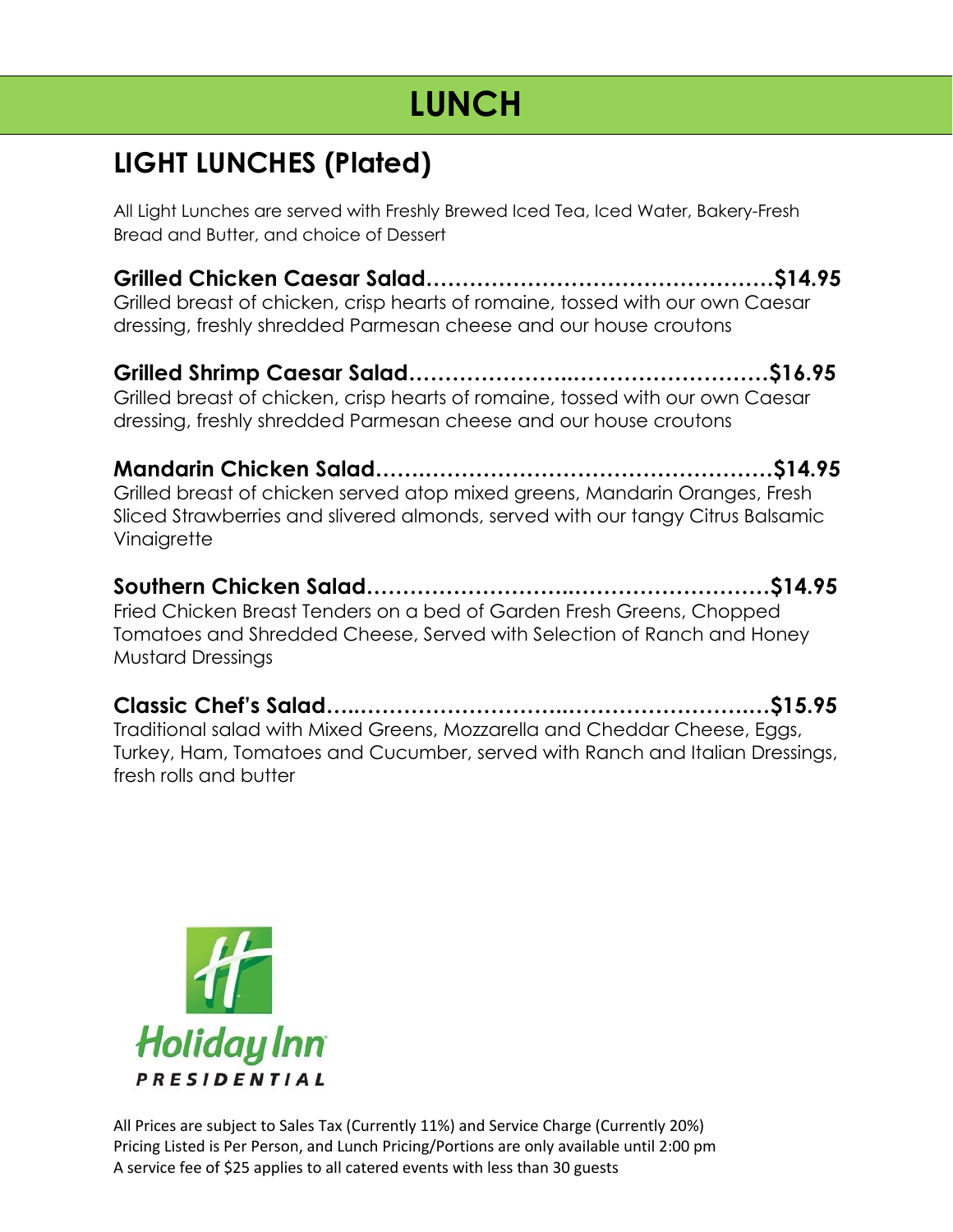## **DELI LUNCHES (Plated)**

All Deli Lunches are served with Freshly Brewed Iced Tea, Iced Water, and Planner's choice of Potato Chips, Coleslaw, Potato Salad, Pasta Salad or Fruit Salad, and Choice of Dessert

**Croissant Sandwich………….……………………………………..……\$14.95** Planner's Choice of Freshly Made Chicken Salad, Egg Salad, Ham & Swiss, or Turkey and Cheddar sandwich, served with Leaf Lettuce, Tomato and Red Onion on a Buttery Croissant Roll

**Shrimp Salad Croissant Sandwich…………..…………………..……\$16.95** Freshly Made Shrimp Salad, Leaf Lettuce, Tomato and Red Onion on a Buttery Croissant Roll

**Deluxe Deli Delight Sandwich…………………………………………\$16.95** Sliced Smoked Turkey and Honey Ham, Bacon, Avocado, Leaf Lettuce, Tomato and Red Onion served on planner's choice of Buttery Croissant or Kaiser Roll, with choice of Cilantro Mayonnaise and Stone-Ground Mustard

## **BOXED LUNCHES**

Any of our Light Lunch or Deli Lunches may be purchased as a "Boxed Lunch" with the following modifications:

- \$2.00 Added to Menu Price
- Dessert is House Choice of Cookie or Brownie
- One Piece of Whole Fruit
- Guest Selection of Bottled Water or Soft Drink

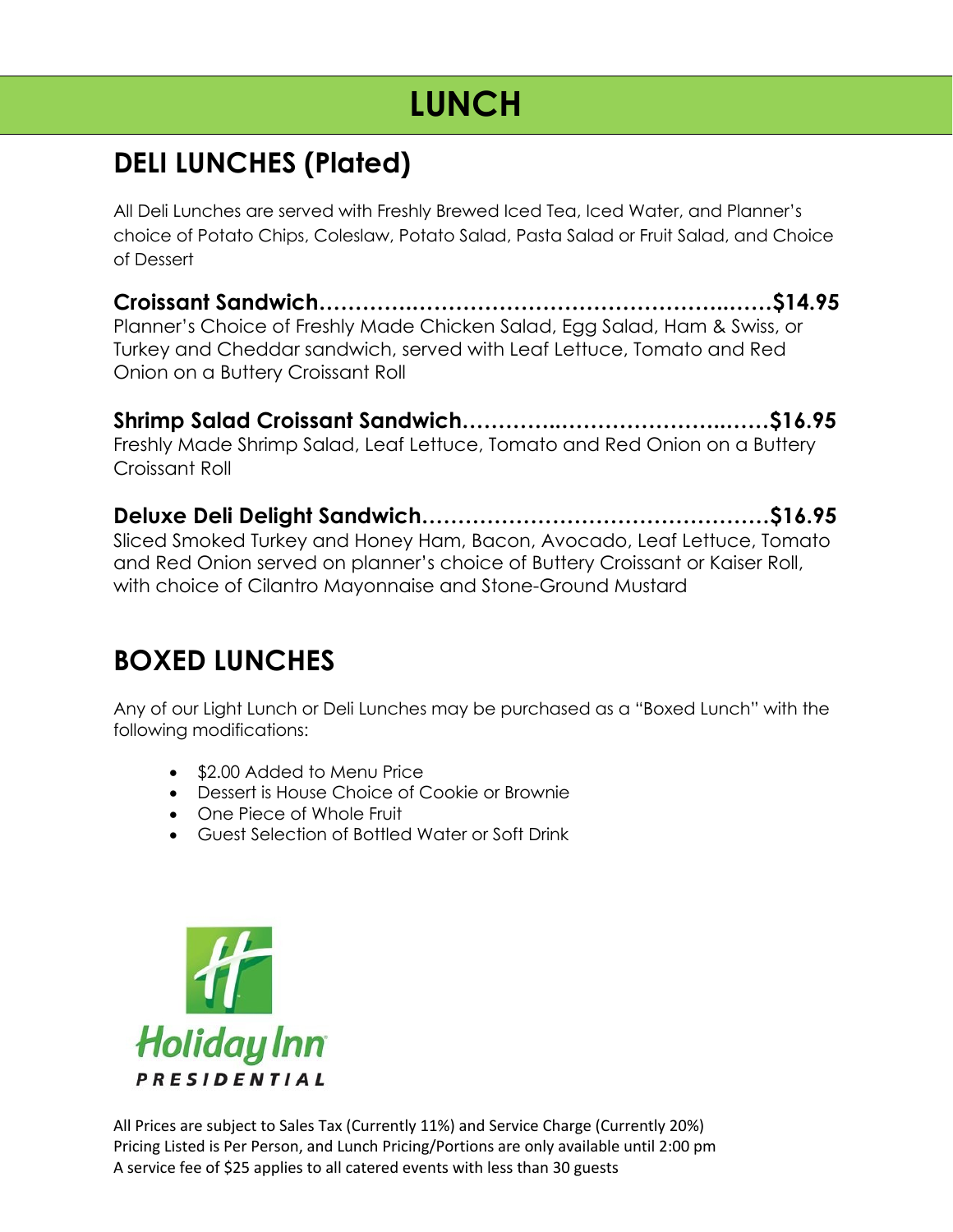## **PLATED LUNCH**

Plated Lunches are served with Freshly Brewed Iced Tea, Iced Water, Bakery-Fresh Bread and Butter, Planner's Choice of Salad and Lunch Dessert Menu

## **Salads**

Garden Salad with Cherry Tomato, Shredded Carrot, Sliced Cucumber, and Croutons with Choice of 2 Salad Dressings

Traditional Caesar Salad with Freshly Grated Parmesan Cheese and Croutons

Mandarin Cashew Tossed Salad with Choice of 2 Salad Dressings

## **Lunch Desserts**

Southern Strawberry Shortcake Salted Caramel Brownie Crunch Pecan Pie Key Lime Pie Reese's Peanut Butter Cake Caramel Fudge Cheesecake Triple Chocolate Cheesecake Black Forest Cheesecake

#### *Add \$2.00 per person*

Bourbon Pecan Pie Chocolate Confusion Triple Chocolate Mousse Cake Tres Leches Cake Colossal New York Cheesecake Cupcake Display Centerpiece

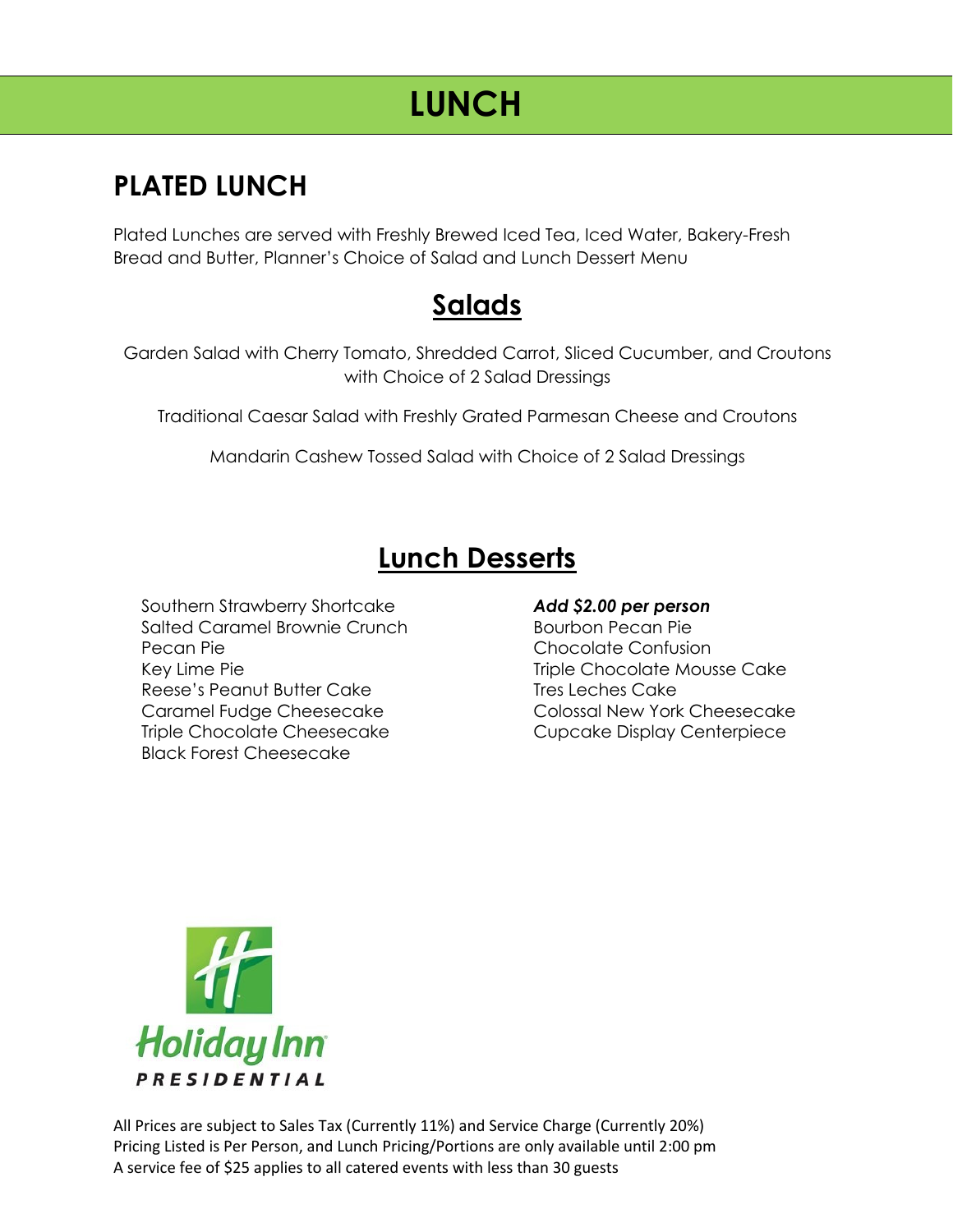## **PLATED LUNCH**

All Light Lunches are served with Freshly Brewed Iced Tea, Iced Water, Bakery-Fresh Bread and Butter, and choice of Tier 1 Dessert

### **POULTRY**

**Chicken Marsala…………………………………………………………\$19.95** 6 oz Sautéed Boneless Breast of Chicken in a Marsala Wine & Portabella Mushroom Reduction, served with Herbed Rice Pilaf and Sautéed Vegetables

**Chicken Picatta…….…….………………………………………………\$20.95** 6 oz Sautéed Breast of Chicken in a Lemon Caper Butter Sauce & Parmesan Cheese, Served atop Capellini Pasta with Grilled Zucchini

**Chicken Mirabelle………..………………..………………………….…\$18.95** 6 oz Mediterranean Chicken Breast marinated in Lemon, Olive Oil and Fresh Oregano, Oven-Roasted & Topped with Diced Tomatoes and Crumbled Feta Cheese, Served on a bed of Basmati Rice with Grilled Asparagus

**Caribbean Jerk Chicken..……………………..…………………….…\$18.95** 6 oz Spicy Caribbean-Seasoned Grilled Chicken Breast served with Sweet Potato Puree, Coconut Basmati Rice and Fresh Mango Mint Salsa

**Chicken Florentine……….……………………..…………………….…\$21.95** Oven Roasted Airline Chicken Breast, Stuffed with Fresh Spinach and Mozzarella Cheese, with a Sherry Cream Sauce, Served with Oven Roasted Fingerling Potatoes and Steamed Vegetables

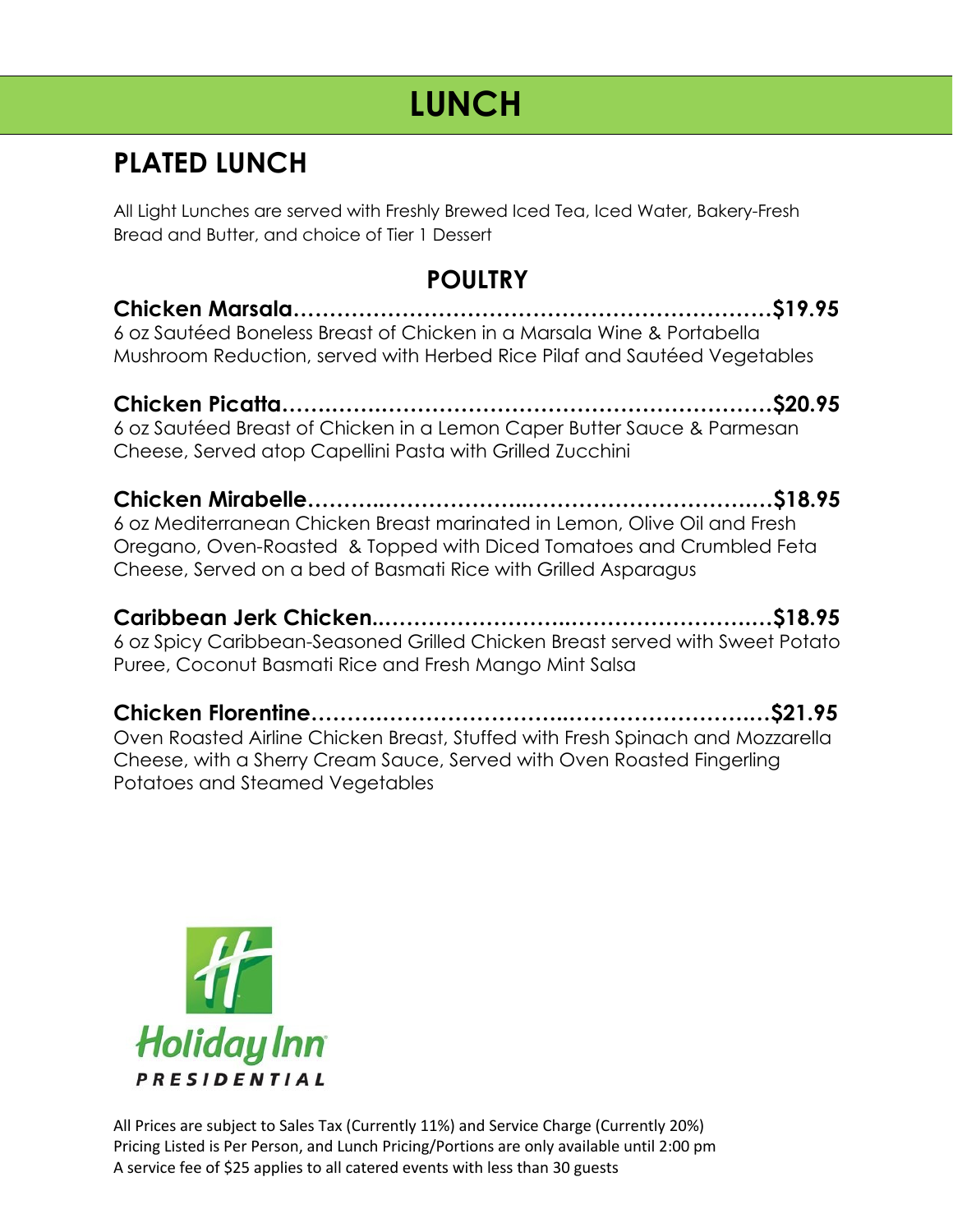## **PLATED LUNCH (CONTINUED)**

## **SEAFOOD**

**Grilled Mediterranean Salmon………………………………..………\$21.95** 6 oz Grilled Salmon Filet, topped with a Lemon Caper Butter Sauce, with Basmati Rice and Grilled Zucchini

**Baked Tilapia Almandine….…………………..………………………\$23.95**

Lightly Breaded, Oven Baked Tilapia, Topped with Toasted Almonds & a Garlic-Olive Oil Drizzle, Served with Risotto and Mixed Vegetables

### **PORK**

#### **Southern Delta Smothered Pork Chop…..………………..…………\$23.95** 6 oz Center-Cut Pork Chop, Grilled and Topped with a Diamond Bear Porter and Wild Mushroom Gravy, Served with AuGratin Potatoes, and Southern Green Beans

### **BEEF**

**Prime Rib (Minimum of 20 guests)…………………………….…………….…\$32.95** 14 oz Prime Rib, served with Roasted Red Bliss Potatoes & Steamed Vegetables

**Ribeye………………………..………………………………………….…\$35.95** 14 oz Grilled Choice Ribeye with a Burgundy Mushroom Reduction, served with AuGratin Potatoes, Grilled Asparagus, and Sliced Tomatoes

#### **Filet**

**Petite (6 oz) - \$39.95…First Lady (8 oz) - \$44.95…Executive (10 oz) - \$49.95** Grilled Choice Filet, served with a Smokey Bacon & Shitake Mushroom Demi Glace, with Roasted Red Bliss Potatoes, Southern Creamed Corn & Green Beans

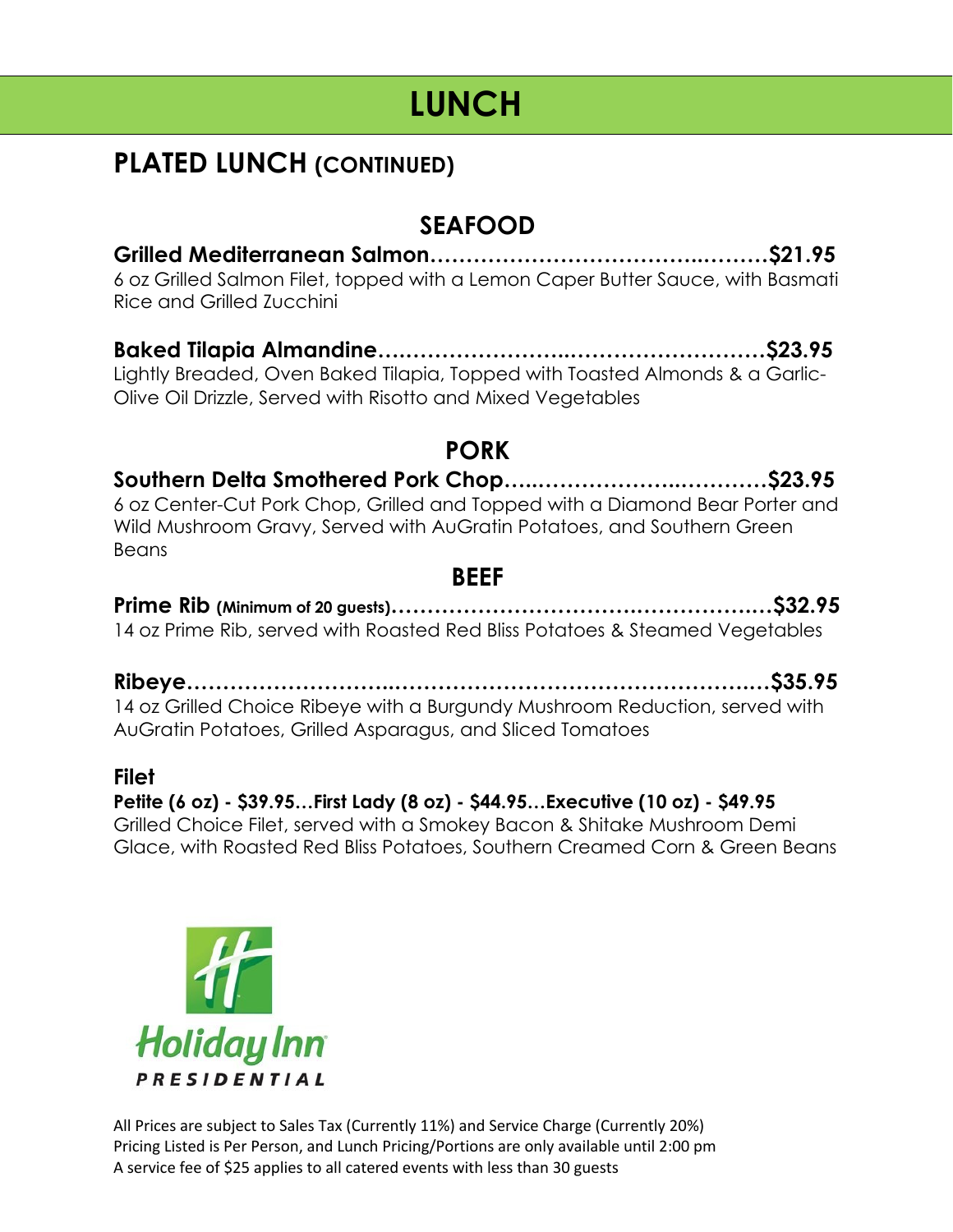# **LUNCH BUFFET**

**aVA** All Lunch Buffets are served with Freshly Brewed Iced Tea, Iced Water, and Coffee

#### **Deli Buffet…………..………….……………………………………..……\$18.95**

Garden Salad Bar with Ranch & Italian Dressings Planners Choice of 2 Sandwich Salads: Chicken Salad, Tuna Salad or Egg Salad Assorted Deli Meats, Including Smoked Turkey, Ham & Roast Beef Assorted Sliced Cheeses Relish Tray to include, Pickle Spears, Sliced Tomatoes, Sliced Red Onions, Leaf Lettuce, Mustard & Cilantro Mayonnaise Assorted Breads to include: Croissants, Kaisers, Multigrain Wheat and Texas Toast Planner's Choice of Potato Salad, Pasta Salad or Coleslaw Fresh Seasonal Fruit Assorted Cookies & Brownies Freshly Brewed Iced Tea & Coffee Station

| Planner's Selection of Soup: |  |
|------------------------------|--|

Chicken Tomato Florentine Creamy Potato & Corn Broccoli Cheese

Planner's Selection of Two Salads: Italian Pasta Salad Southern Potato Salad Fruit Salad in Marshmallow Dressing Caesar Salad Napa Valley Broccoli and Cauliflower Salad Garden Salad served with Tomatoes, Shredded Cheddar Cheese, Croutons and Choice of Two Dressings

Baked Potato Bar with the following condiments: Chili, Shredded Cheese, Diced Onion, Sour Cream, Bacon Bits, Salsa & Butter

Assorted Cookies & Brownies

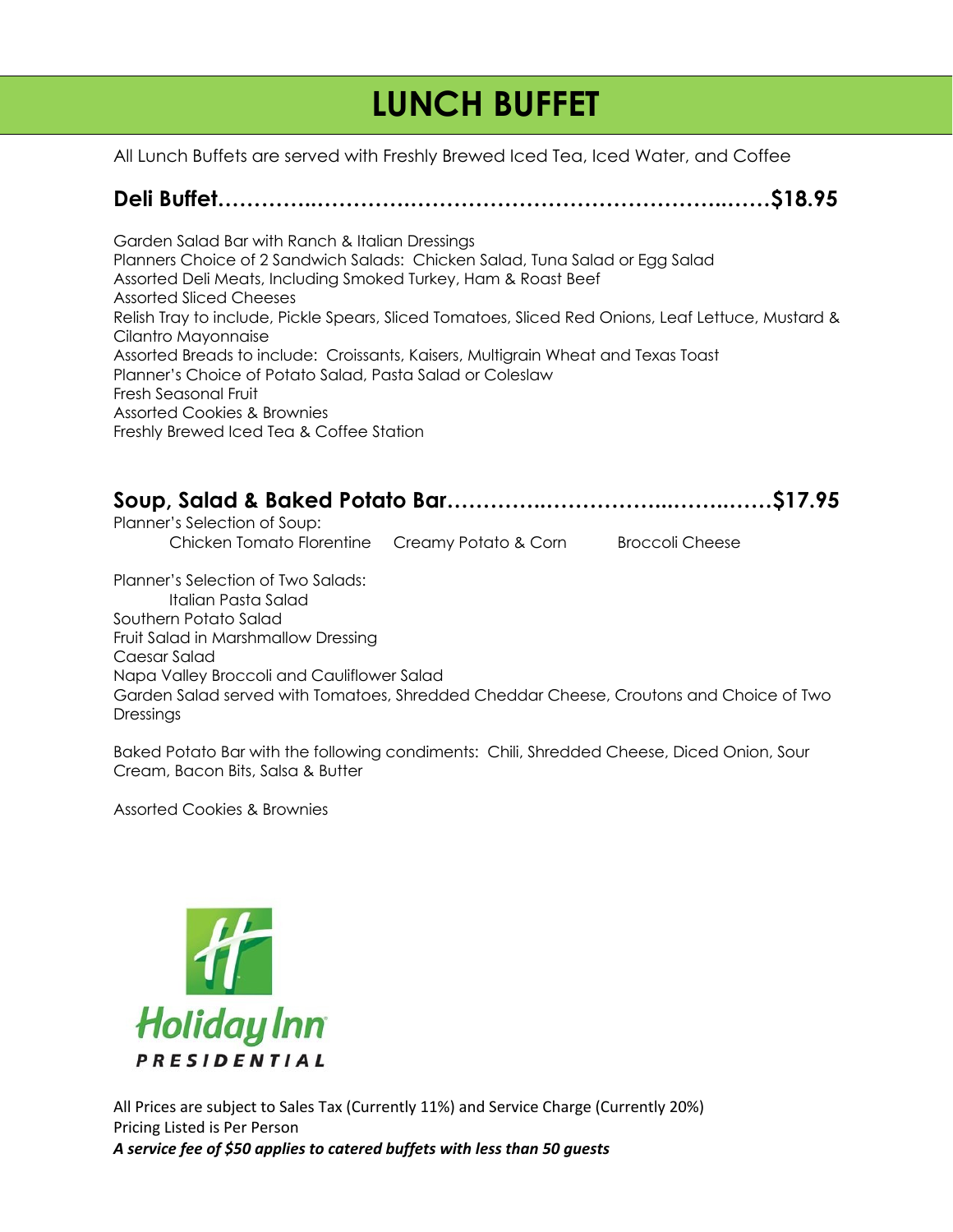# **LUNCH BUFFET**

#### **Create Your Own Lunch Buffet**

**………………………………………………………………Two Entrees: \$22.95 …………………………………………………………….Three Entrees: \$25.95**

#### **Planner's Selection of Two Salads:**

Italian Pasta Salad Southern Potato Salad Fruit Salad in Marshmallow Dressing Caesar Salad Napa Valley Broccoli and Cauliflower Salad Garden Salad served with Tomatoes, Shredded Cheddar Cheese, Croutons and Choice of Two Dressings

#### **Planners Choice of Entrées:**

**Southern Fried Chicken BBQ Ribs Roasted Beef Brisket Fried Catfish Roast Pork Loin Italian Meatloaf Chicken Marsala Lasagna**

**Chef's Selection of Fresh Seasonal Vegetables**

**Dessert: Planner's Choice of Apple, Cherry or Peach Cobbler**

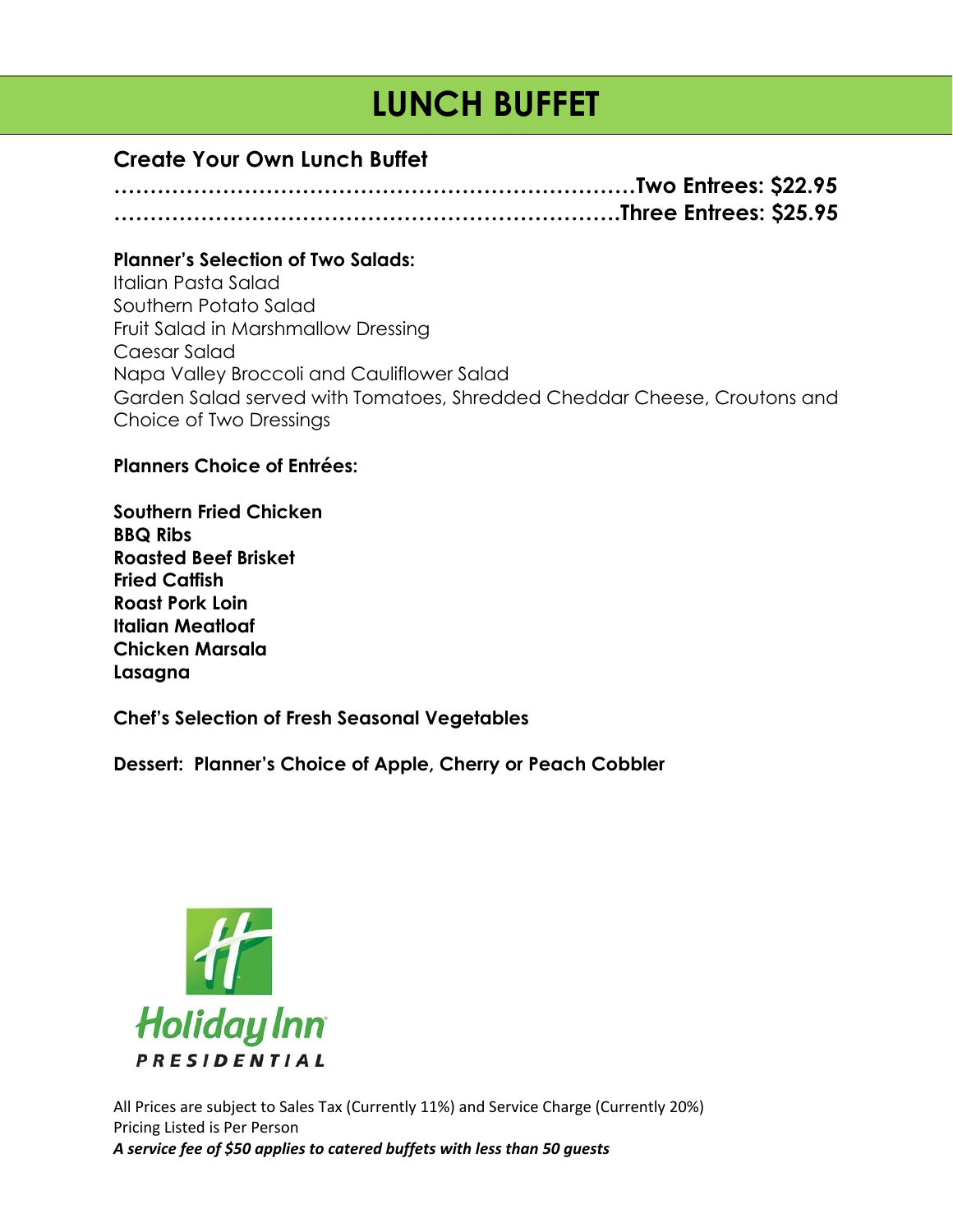# **THEME BUFFET**

## **THEME BUFFETS**

#### **Asian Delight Lunch - \$23.95/Dinner - \$25.95**

Planner's Choice of Appetizer: Crab-Stuffed Wonton or Pork Eggrolls Beef with Black Pepper Sauce Crispy Shrimp in Honey Ginger Sauce Chicken Sesame Combination Fried Rice Stir Fry Vegetable Medley

#### **Tex-Mex Sampler Lunch - \$23.95/Dinner - \$25.95** *Condiment Bar:* Shredded Lettuce, Shredded Cheddar Cheese, Tomatoes, Sour Cream, Pico de Gallo, Salsa & Guacamole, Queso & Tri-Colored Tortilla Chips

*Taco Bar:* Seasoned Ground Beef, Chicken Fajitas with Grilled Peppers, Crispy Taco Shells & Flour Tortillas

Traditional Pork Tamales Vegetarian Refried Beans Spanish Rice

### **Italian Ambassador Lunch -\$19.95/Dinner \$23.95**

Traditional House Caesar Salad Planner's Choice of Pasta: Fettuccine, Linguine, Penne or Farfalle Creamy Alfredo Sauce Robust Marinara Roasted Italian Chicken Breast Momma's Meatballs Shredded Parmesan Cheese Italian Roasted Vegetables Rosemary **Potatoes** Garlic Bread

### **Celebration of the South Lunch - \$21.95/Dinner - \$25.95**

House-made Coleslaw Mustard Potato Salad Green Tomato Chow-Chow Fried Catfish with Hushpuppies BBQ Pork Ribs Fried Chicken Brown Sugar & Bacon Baked Beans Green Beans Cornbread



All Prices are subject to Sales Tax (Currently 11%) and Service Charge (Currently 20%) Pricing Listed is Per Person Buffets NOT available for groups with less than 30 guests Lunch Pricing Available until 2:00 pm. **All Theme Buffets are served with Chef's Selection of Dessert, Iced Tea, Iced Water & Coffee Station**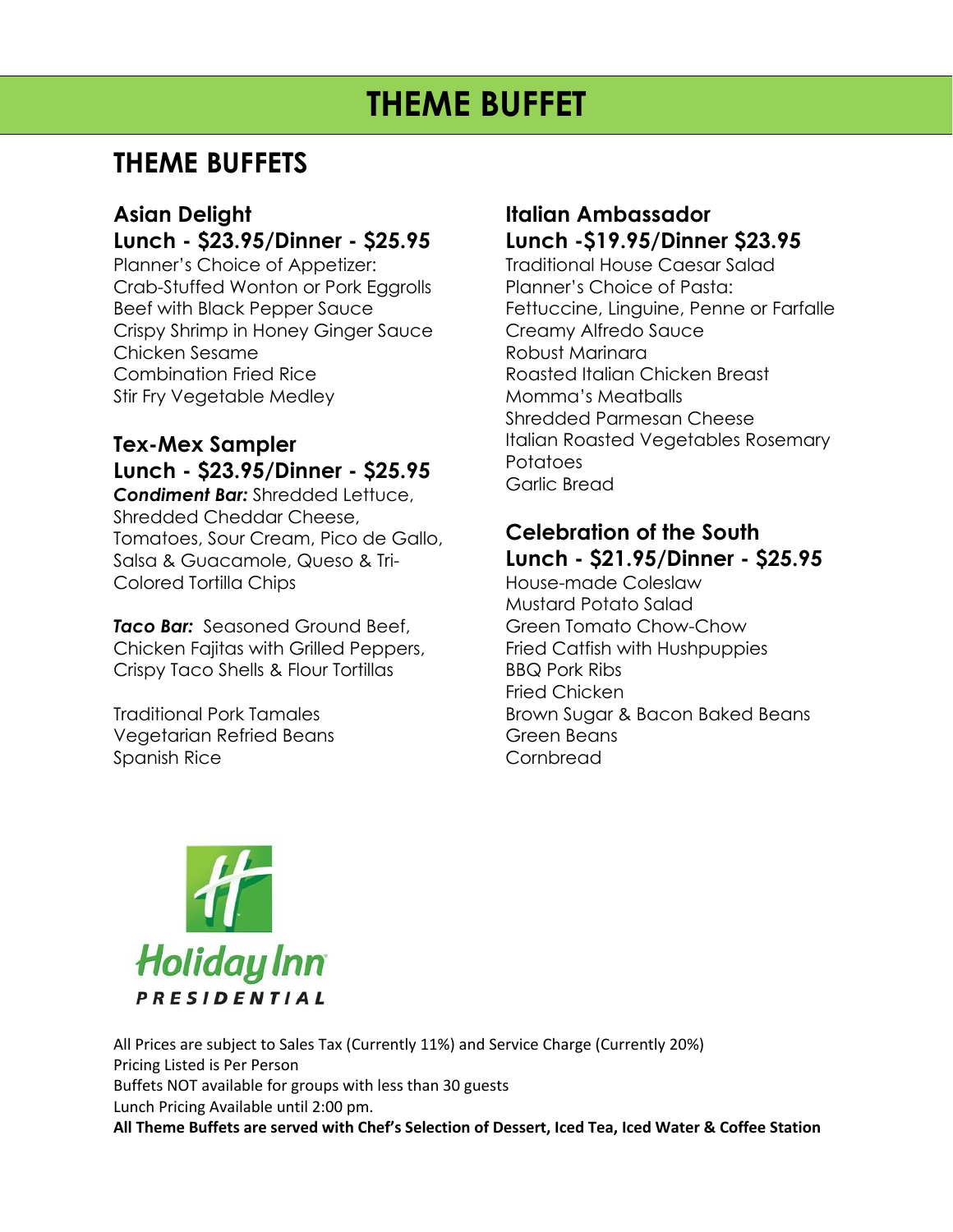## **PLATED DINNERS**

Plated Dinners are served with Freshly Brewed Iced Tea, Iced Water, Bakery-Fresh Bread and Butter, Planner's Choice of Salad and Dinner Dessert

## **Salads**

**Garden Salad** with Cherry Tomato, Shredded Carrot, Sliced Cucumber, and Croutons with Choice of 2 Salad Dressings

**Traditional Caesar Salad** with Freshly Grated Parmesan Cheese and Croutons

Mandarin Cashew Tossed Salad with Choice of 2 Salad Dressings

**Strawberry Fields Spinach Salad** with, Crumbled Bacon, Toasted Almonds, Sliced Strawberries, Crumbled Feta Cheese & Balsamic Vinaigrette

**Steakhouse Wedge Salad** – Wedge of Iceberg Lettuce, topped with Crumbled bacon, Diced Tomato, and Blue Cheese Dressing (Add \$2.00 per person)

## **Desserts**

Pecan Pie Key Lime Pie Reese's Peanut Butter Cake Chocolate Mousse Cake Caramel Fudge Cheesecake Triple Chocolate Cheesecake Black Forest Cheesecake

#### *Add \$2.00 per person*

Bourbon Pecan Pie Chocolate Confusion Triple Chocolate Mousse Cake Tres Leches Cake Colossal New York Cheesecake Cupcake Display Centerpiece

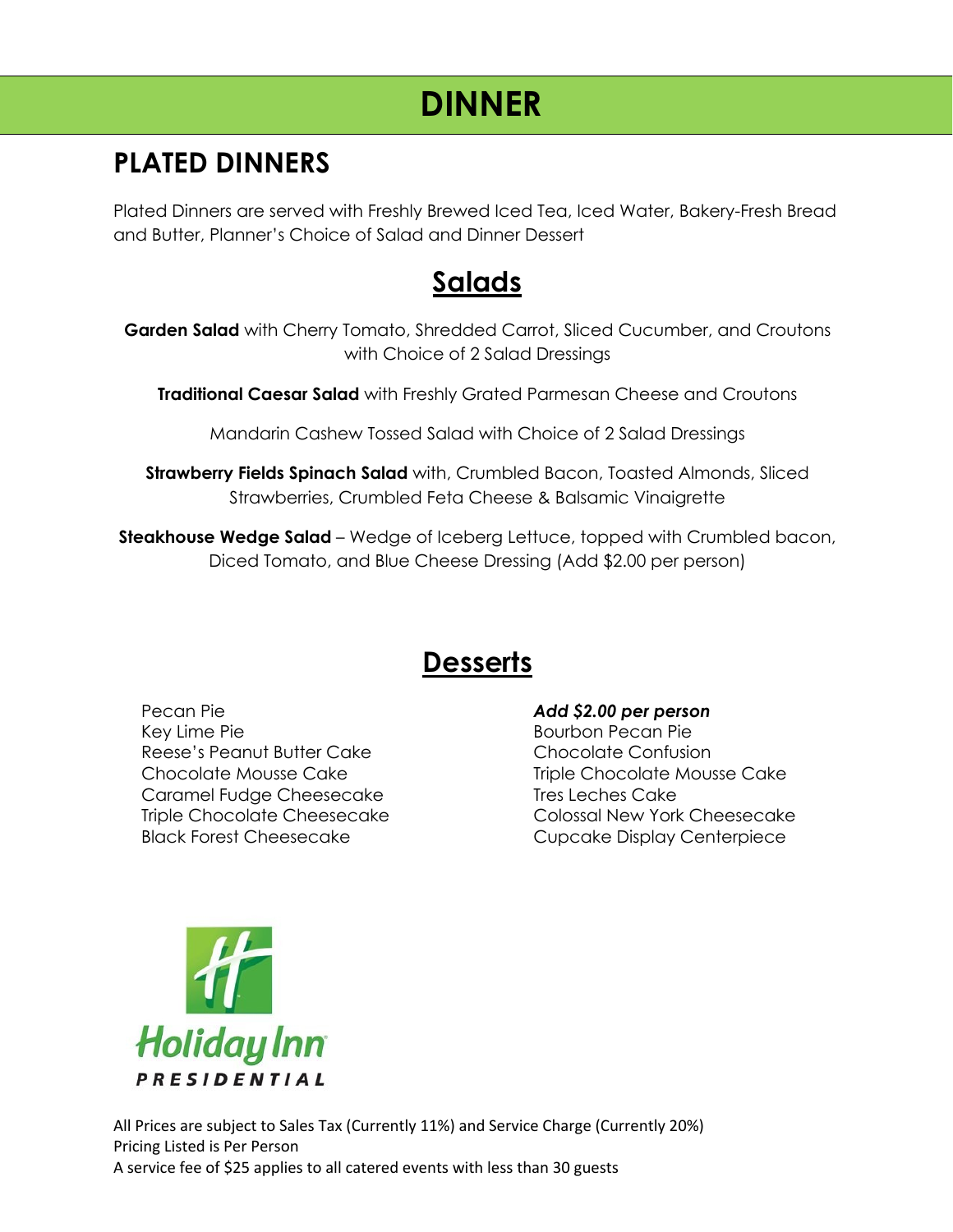## **PLATED DINNERS (Continued)**

## **POULTRY**

**Chicken Marsala…………………………………………………………\$21.95** Sautéed Boneless Breast of Chicken in a Marsala Wine & Portabella Mushroom Reduction, served with Herbed Rice Pilaf and Sautéed Vegetables

**Chicken Cordon Bleu……….…………………..………………………\$19.95** Lightly Breaded Chicken Breast, stuffed with Swiss Cheese & Smoked Ham, topped with a Creamy Mushroom Sauce, Served with garlic Mashed potatoes and Vegetable Medley

**Chicken Picatta…….…….………………………………………………\$22.95** Sautéed Breast of Chicken in a Lemon Caper Butter Sauce & Parmesan Cheese, Served atop Capellini Pasta with Grilled Zucchini

**Chicken Mirabelle………..………………..………………………….…\$22.95** Mediterranean Chicken Breast marinated in Lemon, Olive Oil and Fresh Oregano, Oven-Roasted & Topped with Diced Tomatoes and Crumbled Feta Cheese, Served on a bed of Basmati Rice with Grilled Asparagus

**Caribbean Jerk Chicken..……………………..…………………….…\$21.95** Spicy Caribbean-Seasoned Grilled Chicken Breast served with Sweet Potato Puree, Coconut Basmati Rice and Fresh Mango Mint Salsa

**Chicken Florentine……….……………………..…………………….…\$21.95** Oven Roasted Airline Chicken Breast, Stuffed with Fresh Spinach and Mozzarella Cheese, with a Sherry Cream Sauce, Served with Oven Roasted Fingerling Potatoes and Steamed Vegetables

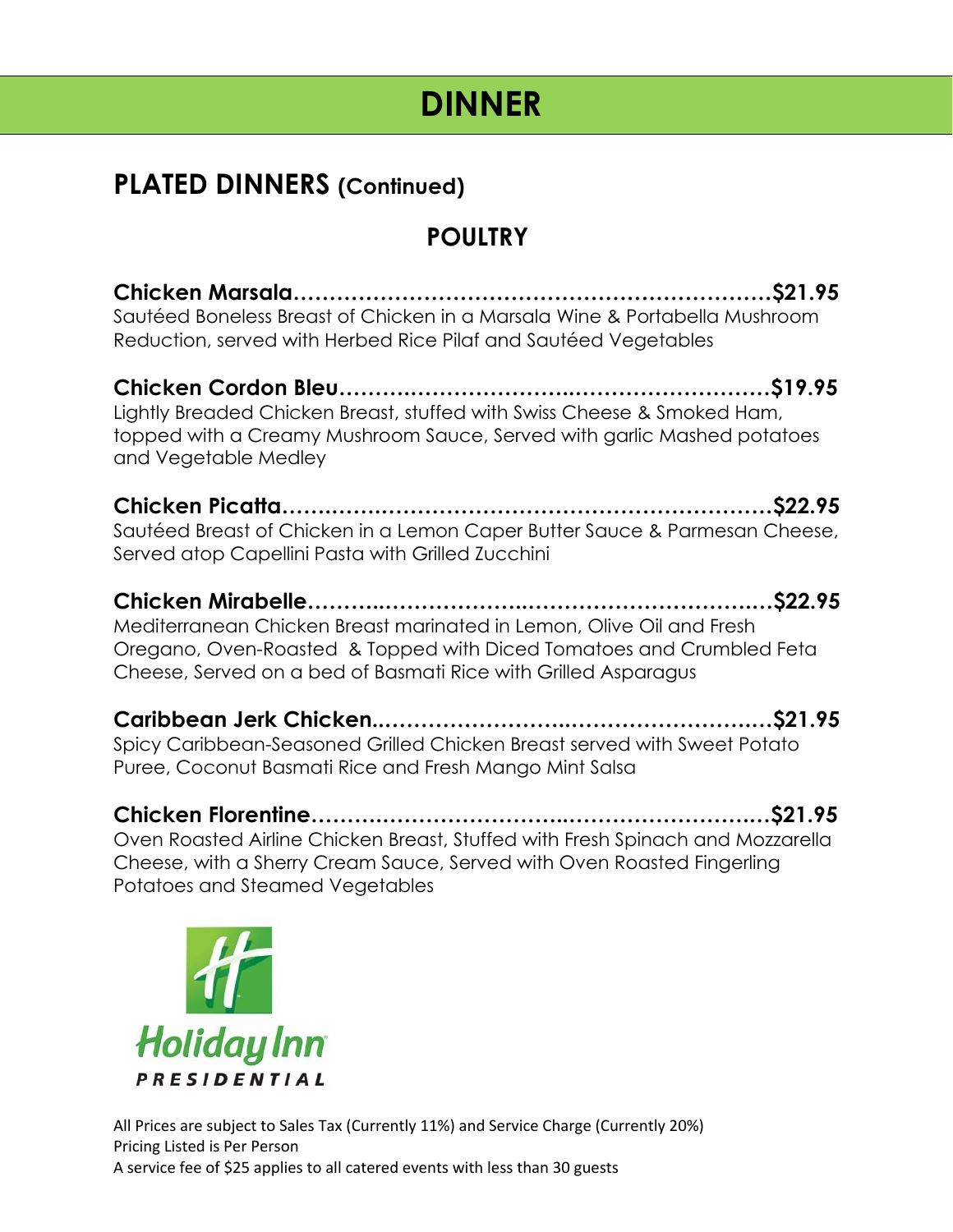## **PLATED DINNERS (Continued)**

### **SEAFOOD**

**Grilled Mediterranean Salmon………………………………………\$25.95** 8 oz Grilled Salmon Filet, topped with a Lemon Caper Butter Sauce, with Basmati Rice and Grilled Zucchini

**Baked Tilapia Almandine….…………………..………………………\$23.95** Lightly Breaded, Oven Baked Tilapia, Topped with Toasted Almonds & a Garlic-Olive Oil Drizzle, Served with Risotto and Mixed Vegetables

### **PORK**

#### **Southern Delta Smothered Pork Chop…..…………………………\$29.95** 10 oz Center-Cut Pork Chop, Grilled and Topped with a Diamond Bear Porter and Wild Mushroom Gravy, Served with AuGratin Potatoes, and Southern Green Beans

### **BEEF**

**Prime Rib……………………..………………………………………….…\$32.95** 14 oz Prime Rib, served with Roasted Red Bliss Potatoes & Steamed Vegetables

**Ribeye………………………..………………………………………….…\$35.95** 14 oz Grilled Choice Ribeye with a Burgundy Mushroom Reduction, served with AuGratin Potatoes, Grilled Asparagus, and Sliced Tomatoes

#### **Filet**

**Petite (6 oz) - \$39.95…First Lady (8 oz) - \$44.95…Executive (10 oz) - \$49.95** Grilled Choice Filet, served with a Smokey Bacon & Shitake Mushroom Demi Glace, with Roasted Red Bliss Potatoes, Southern Creamed Corn & Green Beans

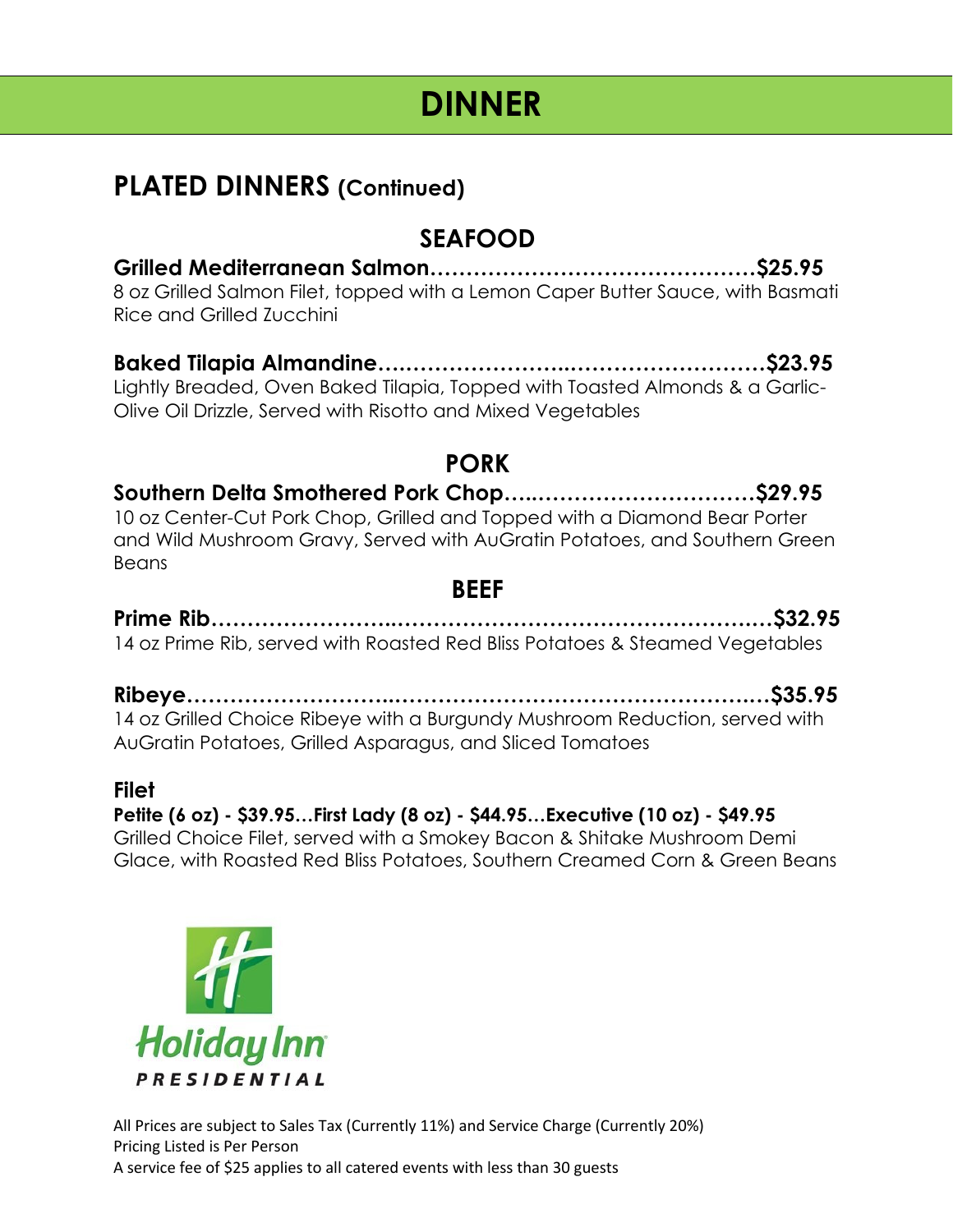## **PLATED DINNERS (Continued)**

## **COMBINATION**

**Medallions of Beef & Chicken…………………………………………\$28.95** 4 oz Filets of Beef (Served with a Red Wine Reduction) and Grilled Chicken (Served with a Lemon Caper Sauce), Oven Roasted Potatoes and Green Beans

**Surf & Turf…………………...….…………………..………………………\$33.95** 3 Steamed Jumbo Prawns & 10 oz Sirloin, Served with a Chile Butter, Twice-Baked Potato and Bacon-Wrapped Asparagus Bundles

**Kennebunkport Signature….…………………..………………………\$45.95** 6 oz Petit Filet Topped with Garlic Butter and French Stuffed Lobster Tail, served with Steam-Pot Potatoes, Creamed Corn, Sliced Tomatoes and Bacon-Wrapped Asparagus Bundles

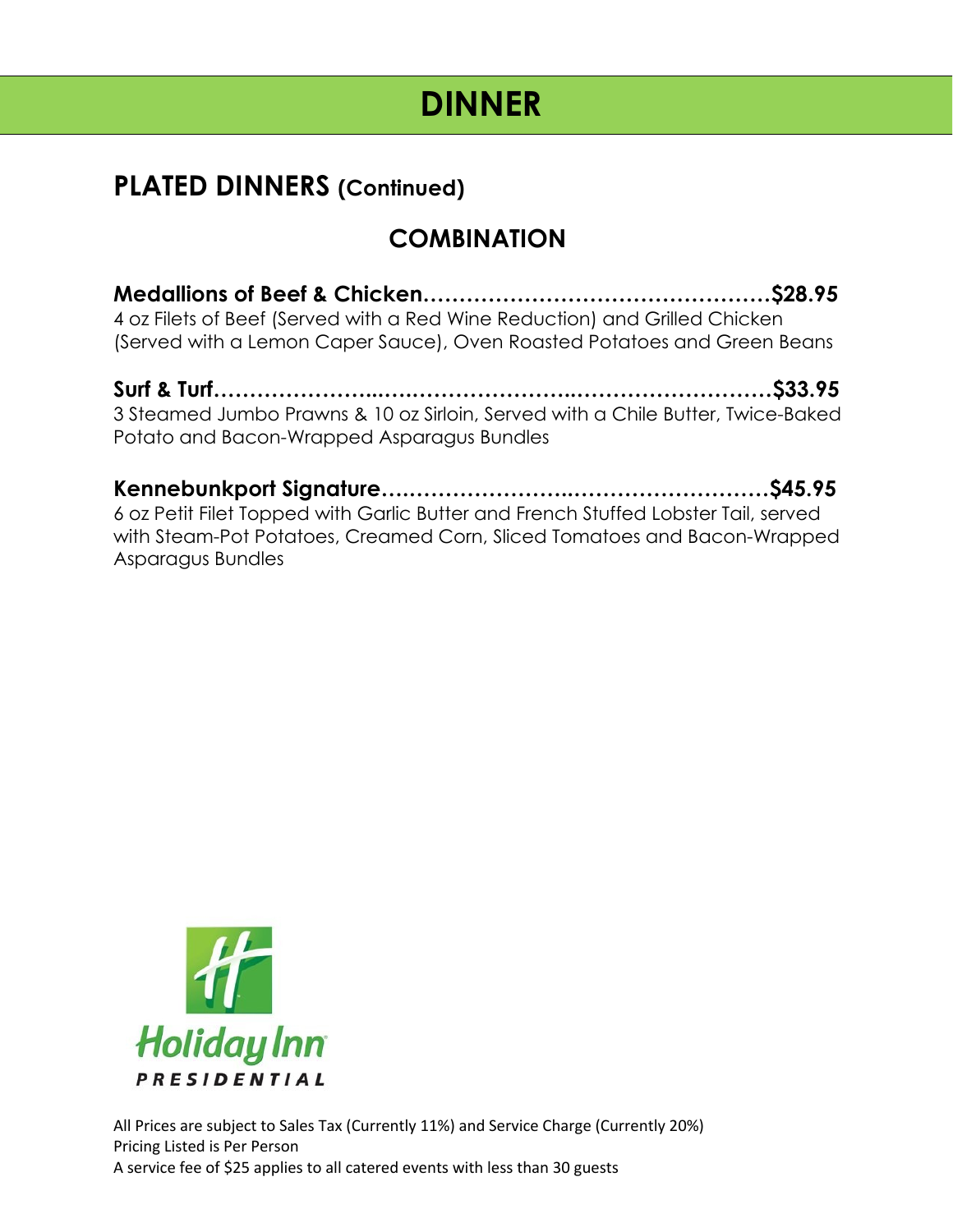# **DINNER BUFFET**

## **DINNER BUFFET**

### **Create Your Own Buffet……(2) Entrées - \$28.95/(3) Entrées - \$31.95**

### **Planner's Choice of (1) Salad Station:**

Garden Salad Traditional Caesar Salad Mandarin Cashew Salad Spinach Salad

### **Planner's Choice of Entrées:**

Chicken Fried Chicken & Cream Gravy BBQ Pork Ribs Roasted Beef Brisket in Savory Au Jus Fried Catfish & Hushpuppies Smothered Pork Chops

Mesquite Grilled Chicken Chicken Picatta Beef with Black Pepper Sauce Chicken Alfredo Pasta Bake Vegetarian Lasagna

### **Planner's Choice of (3) Sides:**

Steamed Vegetable Medley Southern Green Beans Brown Sugar & Bacon Baked Beans Oven-Roasted Rosemary Potatoes Potatoes Au Gratin Creamed Corn

Cheddar Mashed Potatoes Camp David Rice Pilaf Green Bean Casserole Sweet Potato Casserole Broccoli and Cheese Casserole

### **Chef's Creation Dessert Station Served with Hot Rolls & Cornbread with butter, Iced Tea & Coffee**

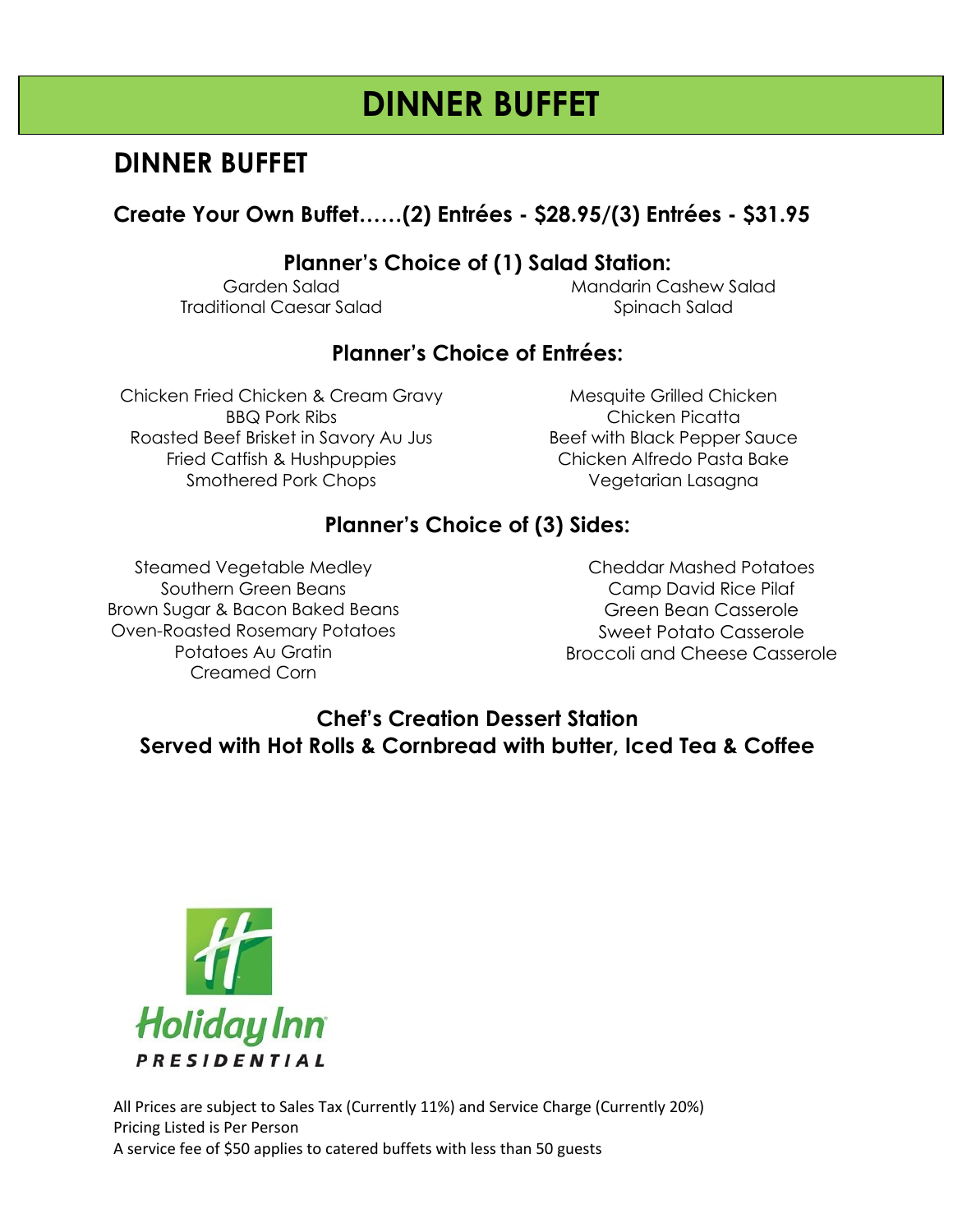## **HOSPITALITY DISPLAYS** (Priced Per 50 Guests)

#### **Hot Spinach and Artichoke Dip**

Served with Tortilla Chips **\$90.00**

#### **Sliced Fresh Fruit Tray**

Served with a Peach Schnapps Cream **\$100.00**

#### **Imported & Domestic Cheese Display** Served with Assorted Crackers **\$150.00**

### **Fresh Vegetable Crudités**

Served with Camp David Ranch & Honey Mustard **\$120.00**

### **Jumbo Shrimp Cocktail Display**

Chilled Jumbo Shrimp, Lemon Wedges & Zesty Cocktail Sauce **\$350.00**

#### **Rio Grande Trio**

Camp David Guacamole Firecracker Salsa Chile con Carne Queso (Cheese Deep) with Tortilla Chips **\$110.00**

#### **Cupcake Dreams**

Chef's Assortment of Freshly Made Cupcakes **\$200.00**



All Prices are subject to Sales Tax (Currently 11%) and Service Charge (Currently 20%) Pricing Listed is Per Person Buffets NOT available for groups with less than 30 guests Lunch Pricing Available until 2:00 pm. **All Theme Buffets are served with Chef's Selection of Dessert, Iced Tea, Iced Water & Coffee Station**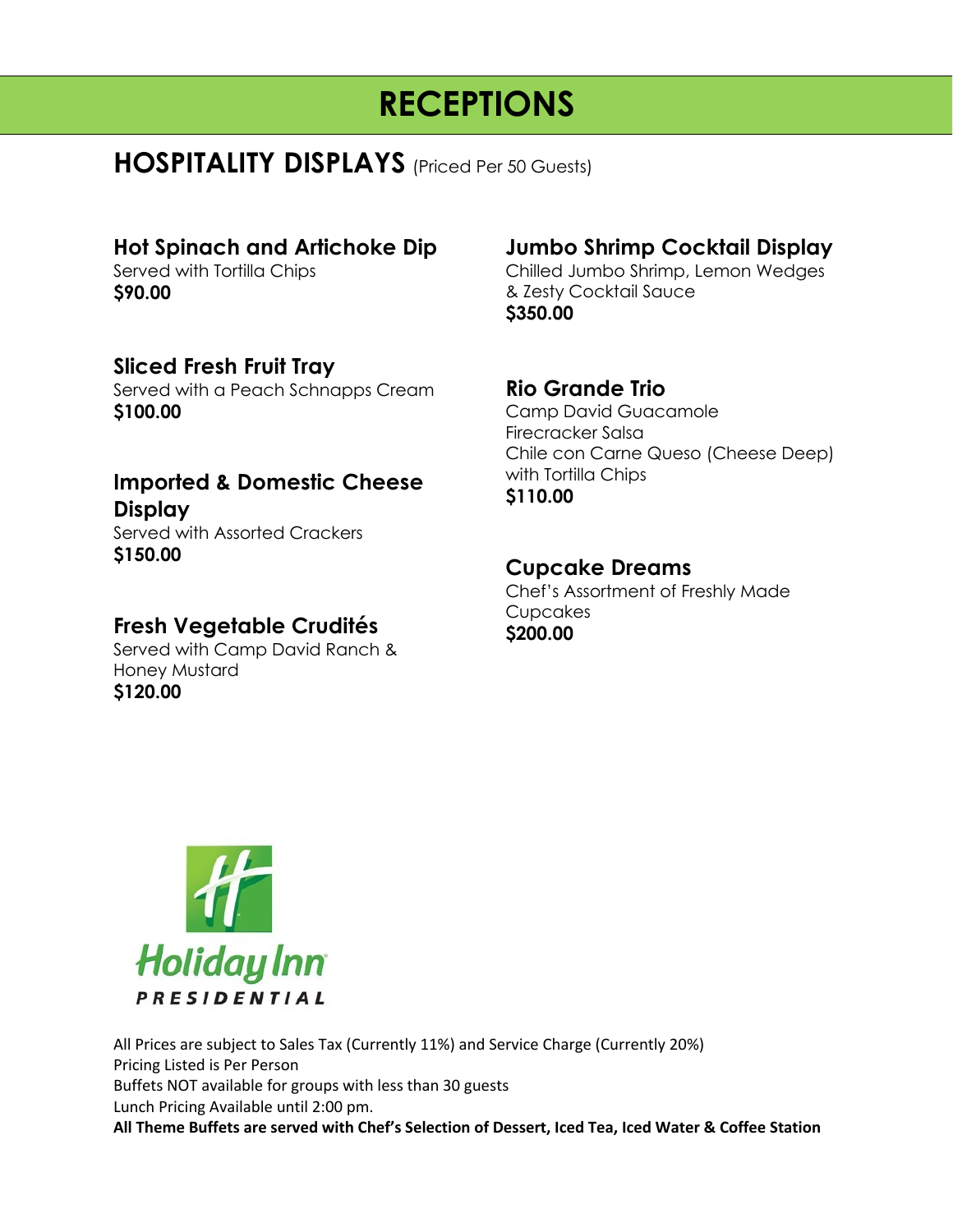## **CARVING STATIONS\***

**Whole Roasted Prime Rib** (Serves Approximately 50) Served with Horseradish Sauce & Rolls **\$395.00**

**Roasted Top Round** (Serves Approximately 50) Served with Beef Au Jus & Rolls **\$365.00**

**Country Ham** (Serves Approximately 50) Served with Stone Ground Mustard **\$275.00**

**Roast Leg of Lamb** (Serves Approximately 30) Served with Mint Jelly **\$310.00**

**Oven-Roasted Turkey Breast** (Serves Approximately 30) Served with Giblet Gravy & Cranberry Sauce **\$245.00**

**Roast Porkloin** (Serves Approximately 40) With Apple Chutney **\$315.00**

*\*Carving Stations Require an Attendant (up to 3 carved items per attendant) @ \$50.00 for up to 2 hours, \$25 each additional hour*



All Prices are subject to Sales Tax (Currently 11%) and Service Charge (Currently 20%) Pricing Listed is Per Person Lunch Pricing Available until 2:00 pm. **All Theme Buffets are served with Chef's Selection of Dessert, Iced Tea, Iced Water & Coffee Station**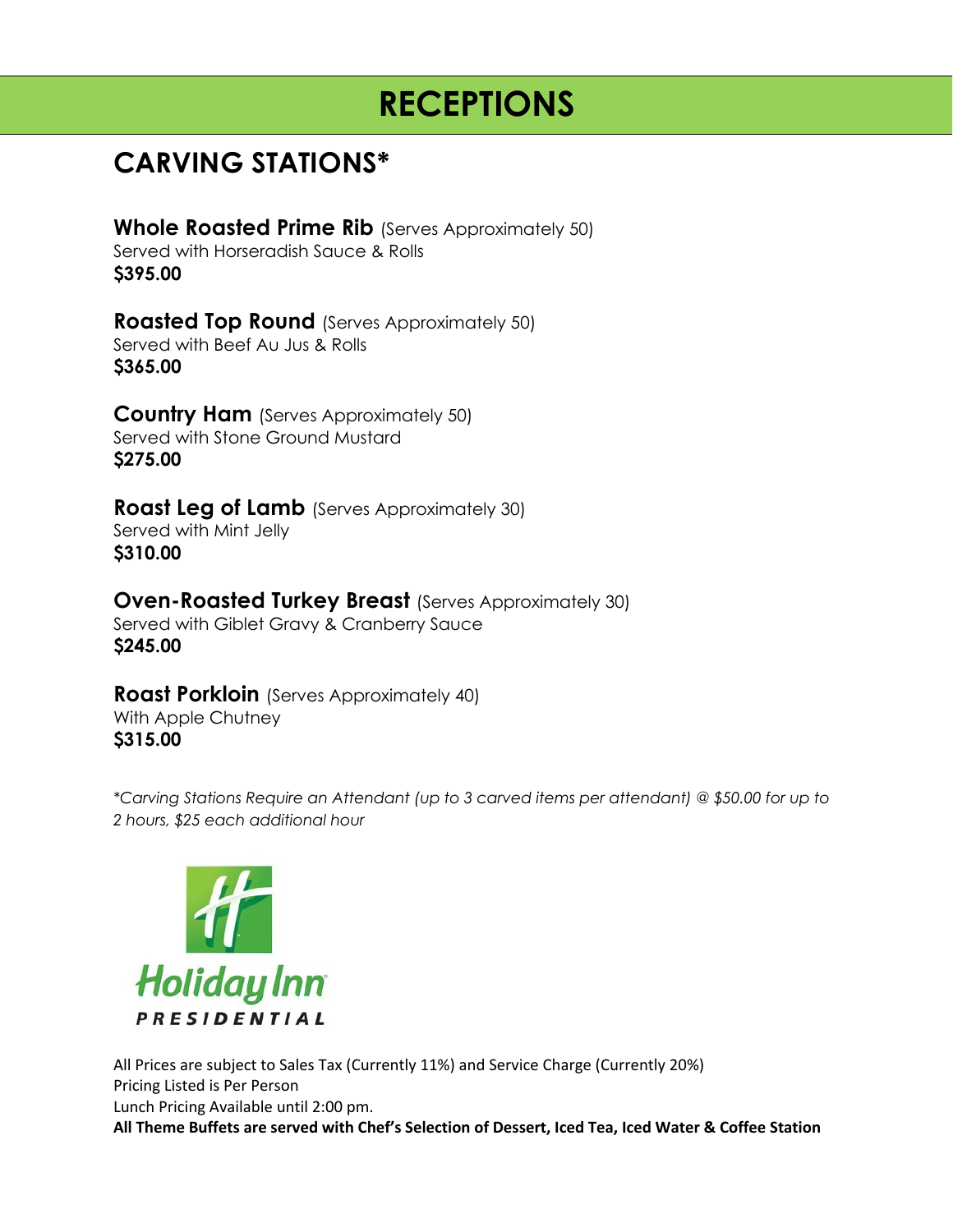## **ACTION STATIONS**

**Mashed Potato Martini Bar………………………………\$6.50 Per Person** Guests Build their own MASH-terpieces in Martini Glasses. Toppings include: Butter, Sour Cream, Cheddar Cheese, Crumbled Bacon, Blue Cheese Crumbles, Diced Green Onions, Diced Ham, Sautéed Mushrooms & Onions, Diced Tomatoes, Salsa and Tortilla Strips

**Build Your Own Taco Bar…………………………………\$6.50 Per Person** Guests Build their own South of the Border Creations using Flour or Crispy Corn Tortillas, Fajita Chicken with Grilled Peppers & Onions, Vegetarian Refried Beans, Shredded Lettuce, Shredded Cheddar Cheese, Sour Cream, Guacamole, Pico de Gallo, Firecracker Salsa, and Sliced Jalapenos

**Made to Order Pasta Station\*……………………………\$7.50 Per Person** A Uniformed Chef makes individualized pasta creations using guests selection of ingredients from the following: Penne or Fettuccine Pasta, Creamy Alfredo, Zesty Marinara, Diced Chicken, Diced Ham, Crumbled Italian Sausage, Bacon, Diced Onions, Diced Tomatoes, Sliced Mushrooms, Fresh Spinach & Parmesan Cheese

r or Crispy Corn Tortillas, Fajita Chicken with Grilled Peppers & Onions, Vegetarian Refried Beans, Shredded Lettuce, Shredded Cheddar Cheese, Sour Cream, Guacamole, Pico de Gallo, Firecracker Salsa, and Sliced Jalapenos

*\*Pasta Station Requires an Attendant (One Attendant per 75 Guests) @ \$50.00 for up to 2 hours, \$25 each additional hour*



All Prices are subject to Sales Tax (Currently 11%) and Service Charge (Currently 20%) Pricing Listed is Per Person Lunch Pricing Available until 2:00 pm. **All Theme Buffets are served with Chef's Selection of Dessert, Iced Tea, Iced Water & Coffee Station**